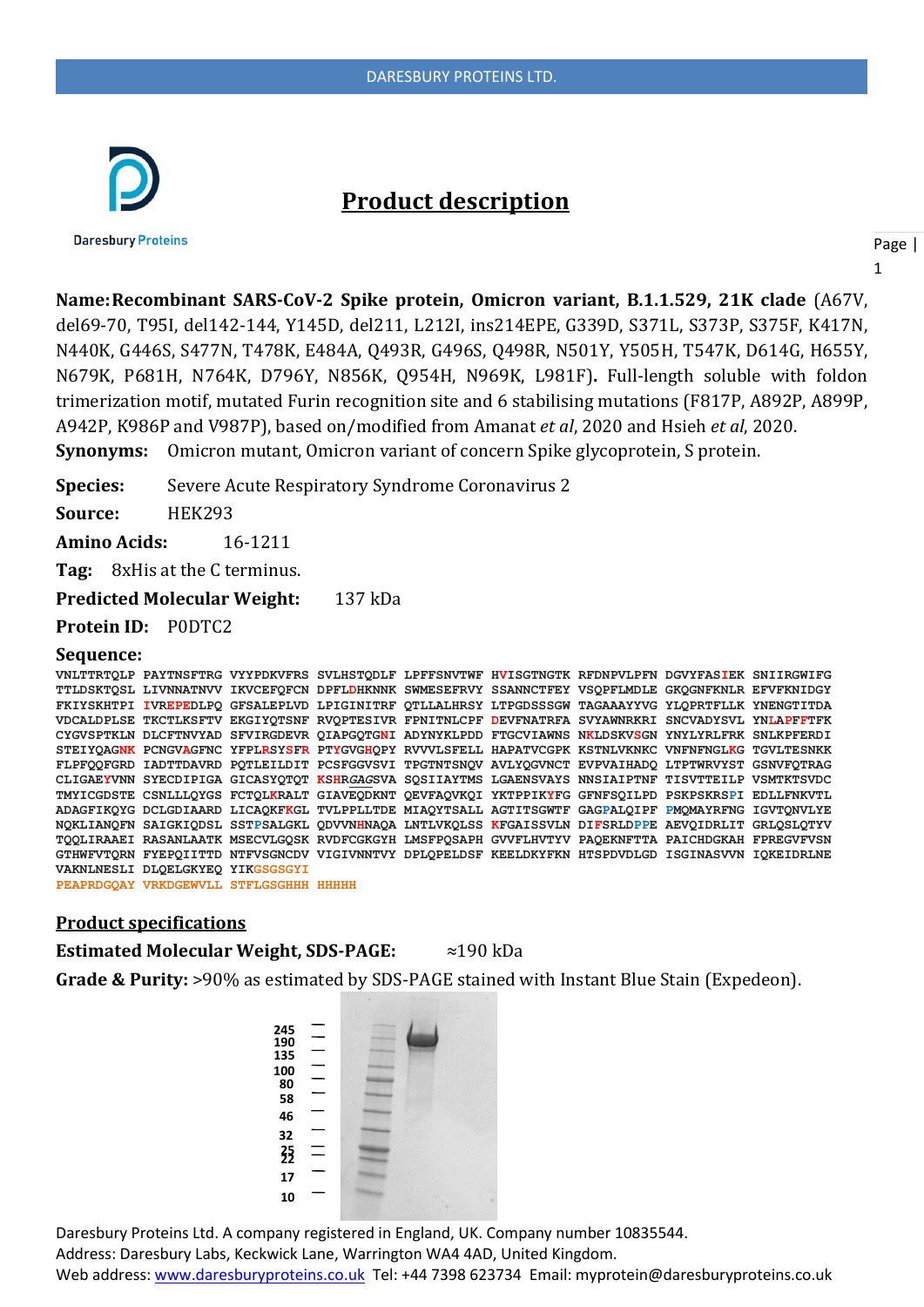Endotoxins: Less than 0.1 ng/µg (1 IEU/µg), as measured by LAL method. **Formulation:** PBS 20% Glycerol

#### **Shipping**

Product is shipped either on dry or wet ice or frozen gel packs. Upon receipt, store at -20°C to -70°C.

## **Product application and Storage**

Page |  $\overline{2}$ 

**Storage:** The protein should be stored at -20°C to -70°C preferably in small aliquots to avoid repeated freeze-thaw cycles.

**Stability:** At least 12 months at -20°C to -70°C and at least 1 month at 2°C to 8°C.

**Application Note: For research purposes only. Not for use in humans.**

## **Functional data**

Binding curve of anti-Cov-19&SARS S glycoprotein antibody IgG CR3022 (Absolute Antibody, Ab01680- 10.0) to the trimeric Spike Omicron variant of concern:



## **Background Information**

The first reports of atypical pneumonia in China were announced at the very end of 2019, in the city of Wuhan, Hubei province. Its cause was identified in January 2020 as a novel β-CoV (1), named SARS-CoV-2, which started spreading very quickly causing a global pandemic COVID-19.

Spike protein attaches the virion to the cell membrane by interacting with host receptor, initiating the infection. Binding to human ACE2 receptor and internalization of the virus into the endosomes of the host cell induces conformational changes in the Spike glycoprotein (2, 3). The protein forms a trimer *in vivo* mediating receptor binding and membrane fusion (4). It has been demonstrated by Florian Krammer's group that certain mutations and the inclusion of trimerization motif can stabilize recombinant Spike protein (5, 6).

On November 24, 2021, South Africa reported the identification of a new SARS-CoV-2 variant, B.1.1.529, to the World Health Organization (WHO). B.1.1.529 was first detected in specimens collected on November 11, 2021 in Botswana and on November 14, 2021 in South Africa.

Omicron has many concerning spike protein substitutions, some of which are known from other variants to be associated with reduced susceptibility to available monoclonal antibody therapeutics or reduced neutralization by convalescent and vaccinee sera (7).

Daresbury Proteins Ltd. A company registered in England, UK. Company number 10835544. Address: Daresbury Labs, Keckwick Lane, Warrington WA4 4AD, United Kingdom. Web address[: www.daresburyproteins.co.uk](http://www.daresburyproteins.co.uk/) Tel: +44 7398 623734 Email: myprotein@daresburyproteins.co.uk